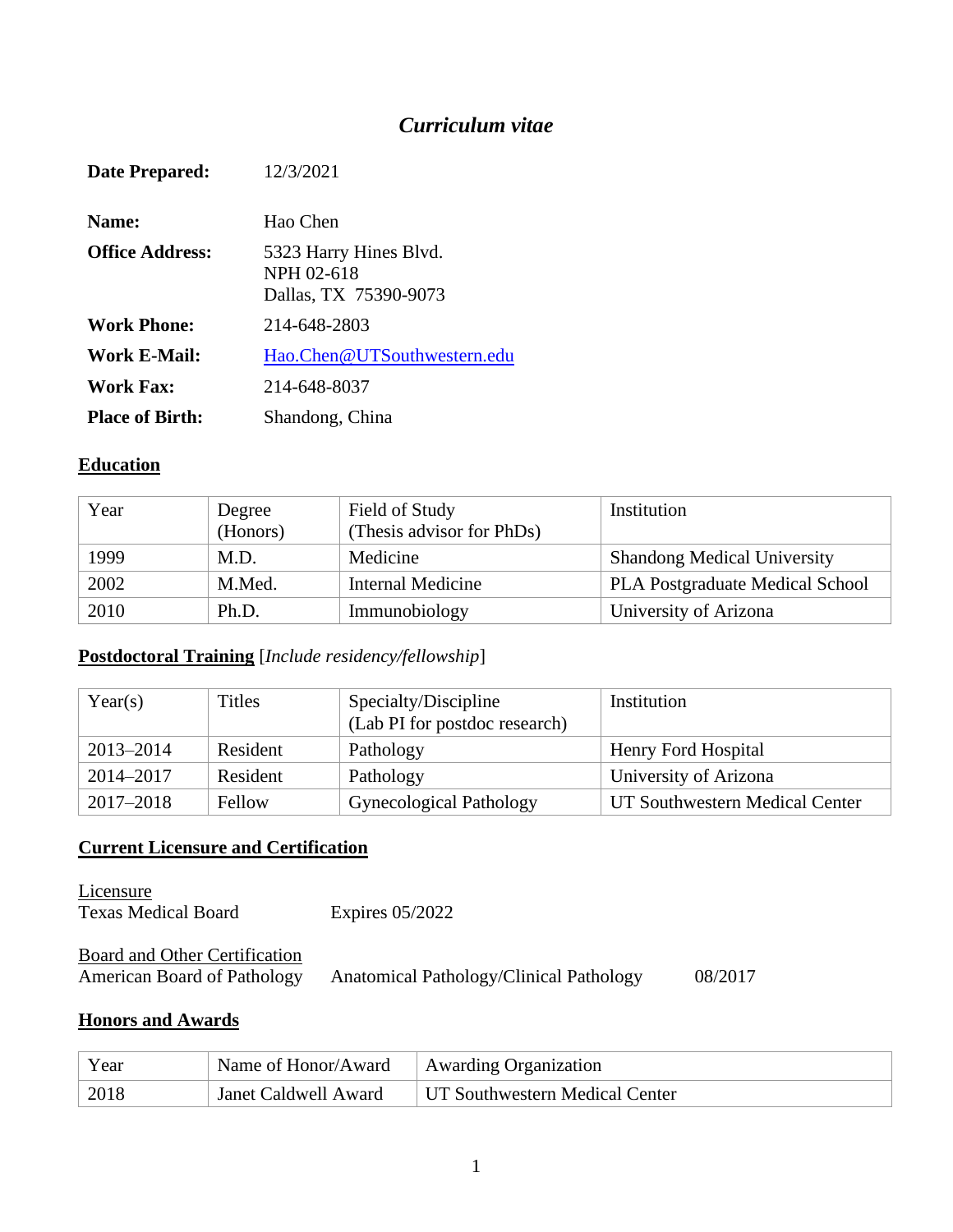| 2015          | APS-Select: For<br>distinction in scholarship<br>in the American Journal<br>of Physiology - Heart<br>and Circulatory<br>Physiology for the article |                                   |
|---------------|----------------------------------------------------------------------------------------------------------------------------------------------------|-----------------------------------|
| $2011 - 2013$ | Postdoc Fellowship<br>Grant                                                                                                                        | <b>American Heart Association</b> |
| 2011          | New Investigator Travel<br>Award                                                                                                                   | <b>American Heart Association</b> |

# **Faculty Academic Appointments**

| Year(s)      | Academic Title             | Department | Academic Institution           |
|--------------|----------------------------|------------|--------------------------------|
| 2018–Present | <b>Assistant Professor</b> | Pathology  | UT Southwestern Medical Center |
|              |                            |            |                                |
|              |                            |            |                                |

# **Appointments at Hospitals/Affiliated Institutions**

| Past         |                          |                     |                                                                      |
|--------------|--------------------------|---------------------|----------------------------------------------------------------------|
| Year(s)      | <b>Position Title</b>    | Department/Division | Institution                                                          |
|              |                          |                     |                                                                      |
|              |                          |                     |                                                                      |
| Current      |                          |                     |                                                                      |
| Year(s)      | <b>Position Title</b>    | Department/Division | Institution                                                          |
| 2018–Present | <b>Staff Pathologist</b> | Pathology           | Parkland Health & Hospital<br>System                                 |
| 2018–Present | <b>Staff Pathologist</b> | Pathology           | <b>UT Southwestern Medical</b><br><b>Center Associated Hospitals</b> |
|              |                          |                     |                                                                      |

#### **Other Professional Positions** *[Industry, foundation, private practice]*

| Year(s) | <b>Position Title</b> | Institution |
|---------|-----------------------|-------------|
|         |                       |             |
|         |                       |             |

# **Major Administrative/Leadership Positions** *[Do not include Professional Society positions]*

| Year(s) | <b>Position Title</b> | Institution |  |
|---------|-----------------------|-------------|--|
|         |                       |             |  |
|         |                       |             |  |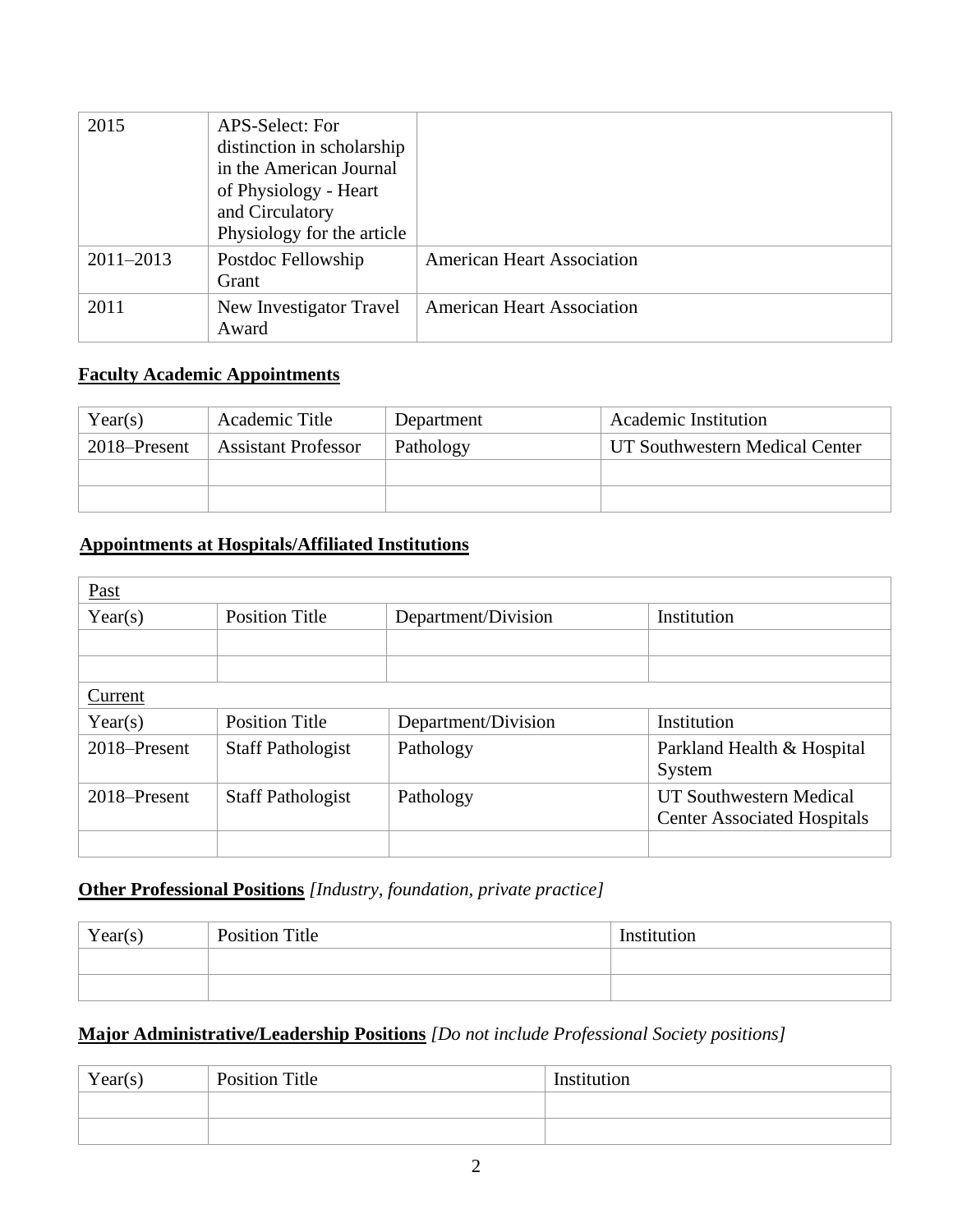#### **Committee Service (***Member, unless noted otherwise) [Do not include Professional Society positions]*

| Year(s)                | Name of Committee                                  | Institution/Organization |
|------------------------|----------------------------------------------------|--------------------------|
| <b>UTSW</b>            |                                                    |                          |
|                        |                                                    |                          |
|                        |                                                    |                          |
| Hospital               |                                                    |                          |
|                        | Cancer committee                                   | Parkland hospital        |
|                        |                                                    |                          |
| State/Regional         |                                                    |                          |
|                        |                                                    |                          |
|                        |                                                    |                          |
| National/International |                                                    |                          |
| 2021                   | USCAP 2022 Abstract submission review board        | <b>USCAP</b>             |
| 2021                   | Member of ASCP Resident Question Bank<br>Committee | <b>ASCP</b>              |

# **Professional Societies** *[List all society committees, leadership, and course leadership roles here*]

| Dates           | Society Name, member                                    |  |
|-----------------|---------------------------------------------------------|--|
| $2013$ -Present | United States and Canadian Academy of Pathology, member |  |
|                 | Committees                                              |  |
|                 |                                                         |  |
|                 | Fellowships                                             |  |
|                 |                                                         |  |

## **Grant Review Activities**

| Year(s) | Name of Review Committee | <b>Organization</b> |
|---------|--------------------------|---------------------|
|         |                          |                     |
|         |                          |                     |

#### **Editorial Activities**

| Year(s)                        | <b>Journal Name</b> |  |
|--------------------------------|---------------------|--|
| <b>Editor/Associate Editor</b> |                     |  |
|                                |                     |  |
|                                |                     |  |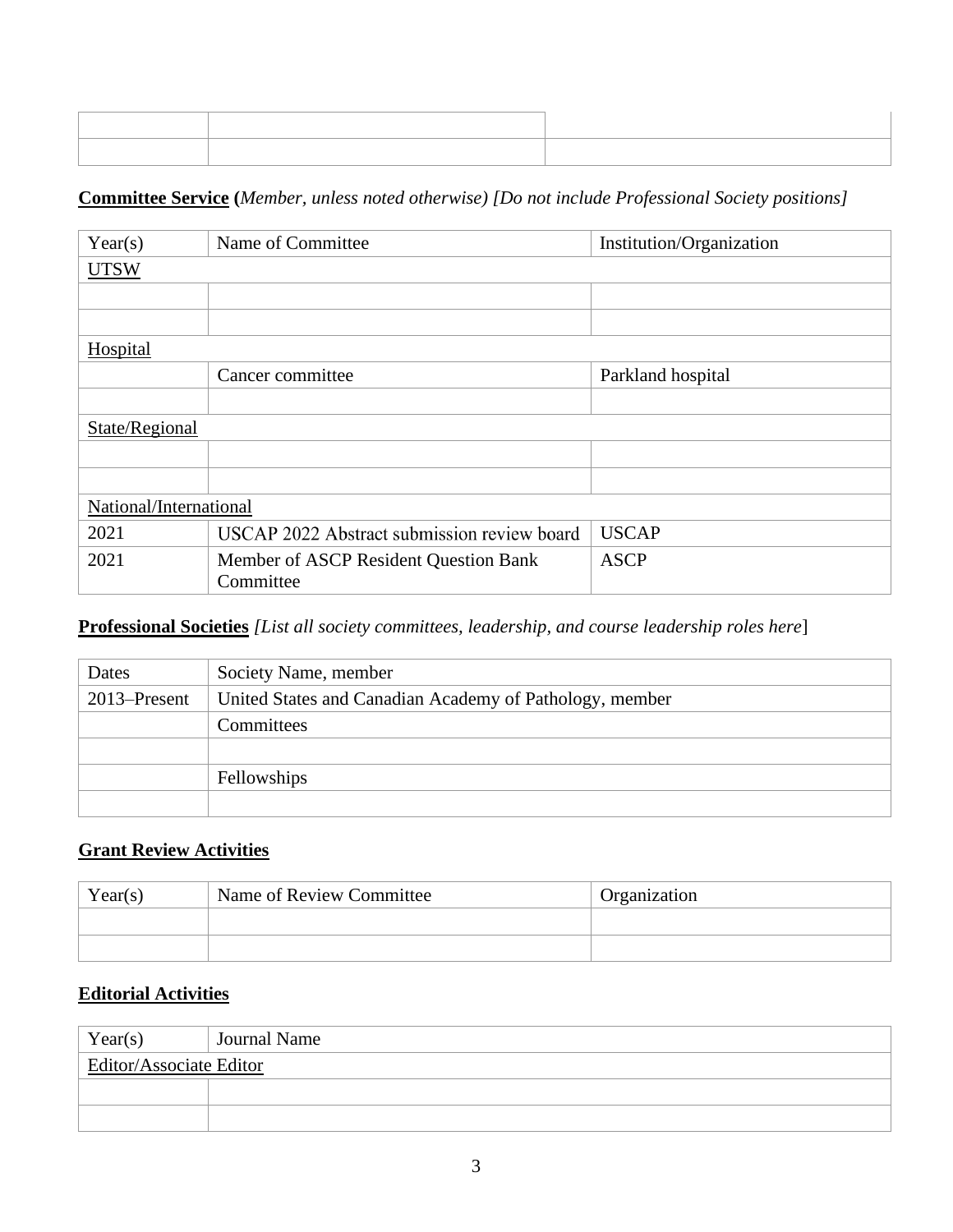| <b>Editorial Board</b> |  |  |
|------------------------|--|--|
|                        |  |  |
|                        |  |  |
| Ad Hoc Reviewer        |  |  |
|                        |  |  |
|                        |  |  |

# **Invited Lectures** [*Since last promotion/appointment*]

| Year(s)        | Title | Location |
|----------------|-------|----------|
| International  |       |          |
|                |       |          |
|                |       |          |
| National       |       |          |
|                |       |          |
|                |       |          |
| Regional/Local |       |          |
|                |       |          |
|                |       |          |

# **Technological and Other Scientific Innovations**

#### Innovation

Patent, if any, pending or awarded /If described in print/on web, provide citation

# **Service to the Community**

| Year(s)                                                                         | Role                                                                                        | Organization or institution |
|---------------------------------------------------------------------------------|---------------------------------------------------------------------------------------------|-----------------------------|
| May include a brief, one-sentence description of each role if needed (optional) |                                                                                             |                             |
|                                                                                 |                                                                                             |                             |
| 2021                                                                            | Vetting and generating 2022 Resident Question Bank<br>(RISE, PRISE, RQB exam) OB/GYN module | ASCP                        |

# **Bibliography**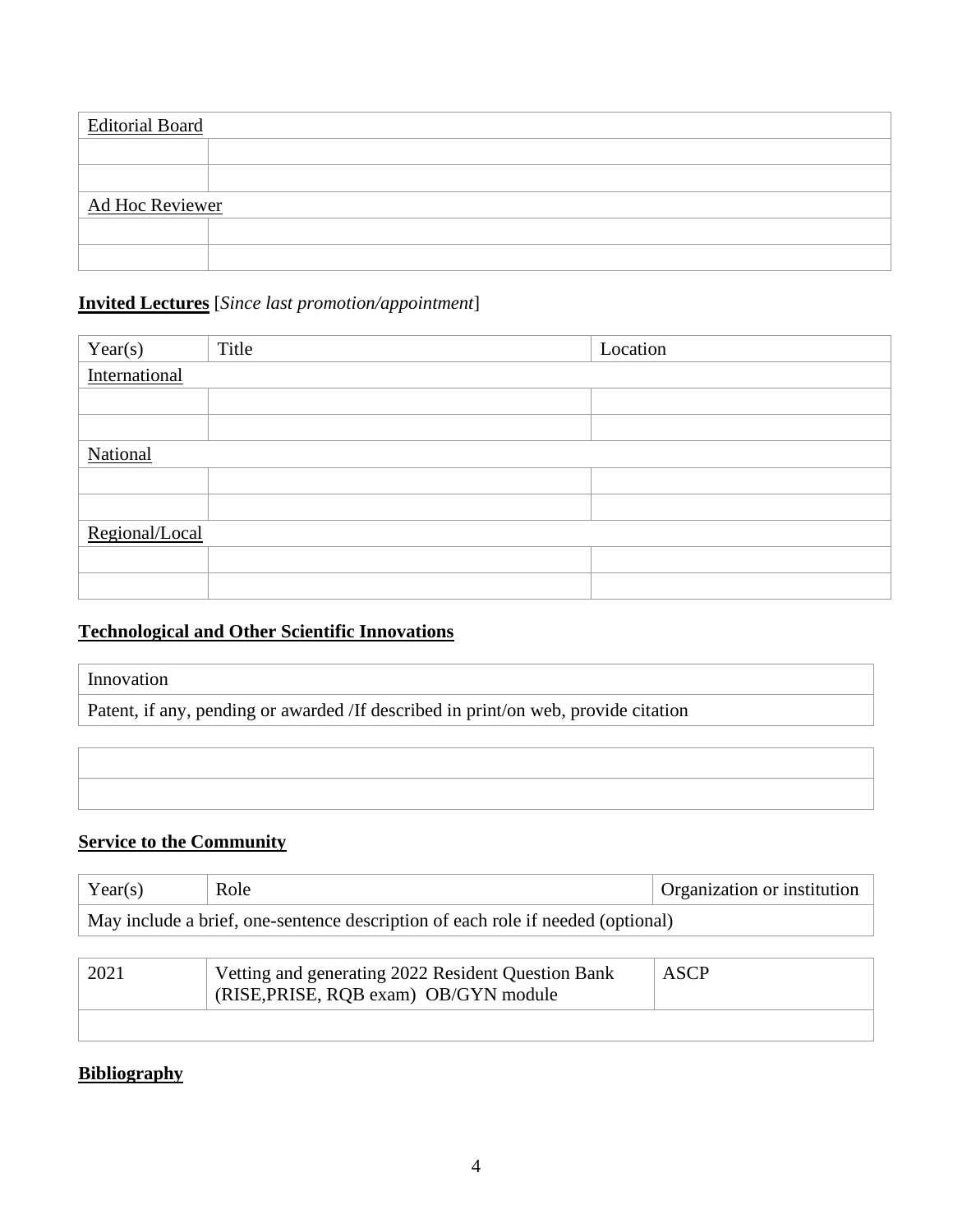**Peer-Reviewed Publications** *(List in chronological order with complete pagination. Authors should be listed in the same order as they appear in the published article. Do not include abstracts or submitted works.)*

Original Research Articles

| severe acute respiratory syndrome. ACADEMIC JOURNAL OF SECOND MILITARY<br>MEDICAL UNIVERSITY. 2003 May; 24(6): 35-37.                         |  |
|-----------------------------------------------------------------------------------------------------------------------------------------------|--|
| He WP, Zheng Y, Zhao J, Chen H et al. Relationship between SARS-related antibodies and<br>2.                                                  |  |
| steroid treatment and its clinical significance. Acad J Sec Mil Med Univ. 2003 Jun; 24(6): 32-                                                |  |
| 36.                                                                                                                                           |  |
| 3.<br>LIJ, Chen H, LIBA, et al. Production of SARS coronavirus specific antibodies in SARS                                                    |  |
| patients. Academic Journal of Second Military Medical University. 2003 Jul; 07(1): 21-23                                                      |  |
| Cheng Y, Zheng Y, Chen H, et al. Severe Acute Respiratory Syndrome (SARS) patient<br>4.                                                       |  |
| serum antibody discovery and analysis of relevant. CHINESE JOURNAL OF                                                                         |  |
| MICROBIOLOGY AND IMMUNOLOGY. 2003 Aug; 23(5): R895                                                                                            |  |
| Chen H, Li BA, Zhao J, et al. Production of SARS-related anti-lung autoantibodies.<br>5.                                                      |  |
| Academic Journal of Second Military Medical University. 2003 Oct; 08(1): 21-23.                                                               |  |
| Li J, Yu Zheng, Chen H, et al. Expression and biological activities of TRAIL fusion protein<br>6.                                             |  |
| gene. Xi Bao Yu Fen Zi Mian Yi Xue Za Zhi.2003 Nov; 19(6): 535-537.                                                                           |  |
| 7.<br>Dong Y, Zhang HF, Chen H, et al. The cytokine secretion of peripheral blood                                                             |  |
| mononucleocytes from patients infected with HCV. Xi Bao Yu Fen Zi Mian Yi Xue Za Zhi                                                          |  |
| 2004 May; 20(3): 331-333. Cited in PubMed; PMID: 15193231.                                                                                    |  |
| 8.<br>Gao R, Chen H, L i J, et al. Antibody responses of epitope mimic peptide of N terminus of                                               |  |
| hypervariable region of HCV. Journal of Digestive Surgery. 2004 Mar; 3(4): 291-293                                                            |  |
| Zhao J, Chen H, et al. Anti-lung tissue antibodies in SARS patient: The potential role of<br>9.                                               |  |
| allergic reaction in pathologic development of SARS. Academic Journal of Second Military                                                      |  |
| Medical University. 2004 May; 24(6): R563.19.                                                                                                 |  |
| Li A, Qi Y, Chen H, et al. Clinical analysis of quantity of HBV DNA, serological indexes,<br>10.                                              |  |
| and pre-C/C mutation in chronic hepatitis B patients BULLETIN OF THE ACADEMY OF                                                               |  |
| MILITARY MEDICAL SCIENCES. 2004 Nov; 28(2): 152-154                                                                                           |  |
| Zhao J, LI J, Chen H, et al. DNA immunization of mice with plasmid encoding mimic<br>11.                                                      |  |
| epitopes of hypervariable region 1 of hepatitis C virus. ACTA ACADEMIAE MEDICINAE                                                             |  |
| MILITARIS TERTIAE. 2004 Dec; 26(24): 31-33                                                                                                    |  |
| Dong Y, Zhang HF, Chen H, et al. Peripheral blood T cell subsets and Th1/Th2 cytokines<br>12.                                                 |  |
| secretion in children with chronic hepatitis C virus infection. Zhonghua Shi Yan He Lin<br>Chuang Bing Du Xue Za Zhi. 2007 Mar; 21(1): 26-28. |  |
| 13.<br>Dong Y, Zhang HF, Chen H, et al. Level of the cytokine secreted by periferal blood                                                     |  |
| mononuclear cells in patients with chronic hepatitis C before antiviral therapy. Zhonghua Shi                                                 |  |
| Yan He Lin Chuang Bing Du Xue Za Zhi. 2008 Oct; 22(5): 364-366                                                                                |  |
| Ranganathan, P., Chen H, M. K. Adelman, and S. F. Schluter. 2009. Autoantibodies to the<br>14.                                                |  |
| delta-opioid receptor function as opioid agonists and display immunomodulatory activity. J                                                    |  |
| Neuroimmunol 217:65-73.                                                                                                                       |  |
| Chen H, S. Kshirsagar, I. Jensen, K. Lau, R. Covarrubias, S. F. Schluter, and J. J.<br>15.                                                    |  |
| Marchalonis. 2009. Characterization of arrangement and expression of the T cell receptor                                                      |  |
| gamma locus in the sandbar shark. Proc Natl Acad Sci U S A 106:8591-8596.                                                                     |  |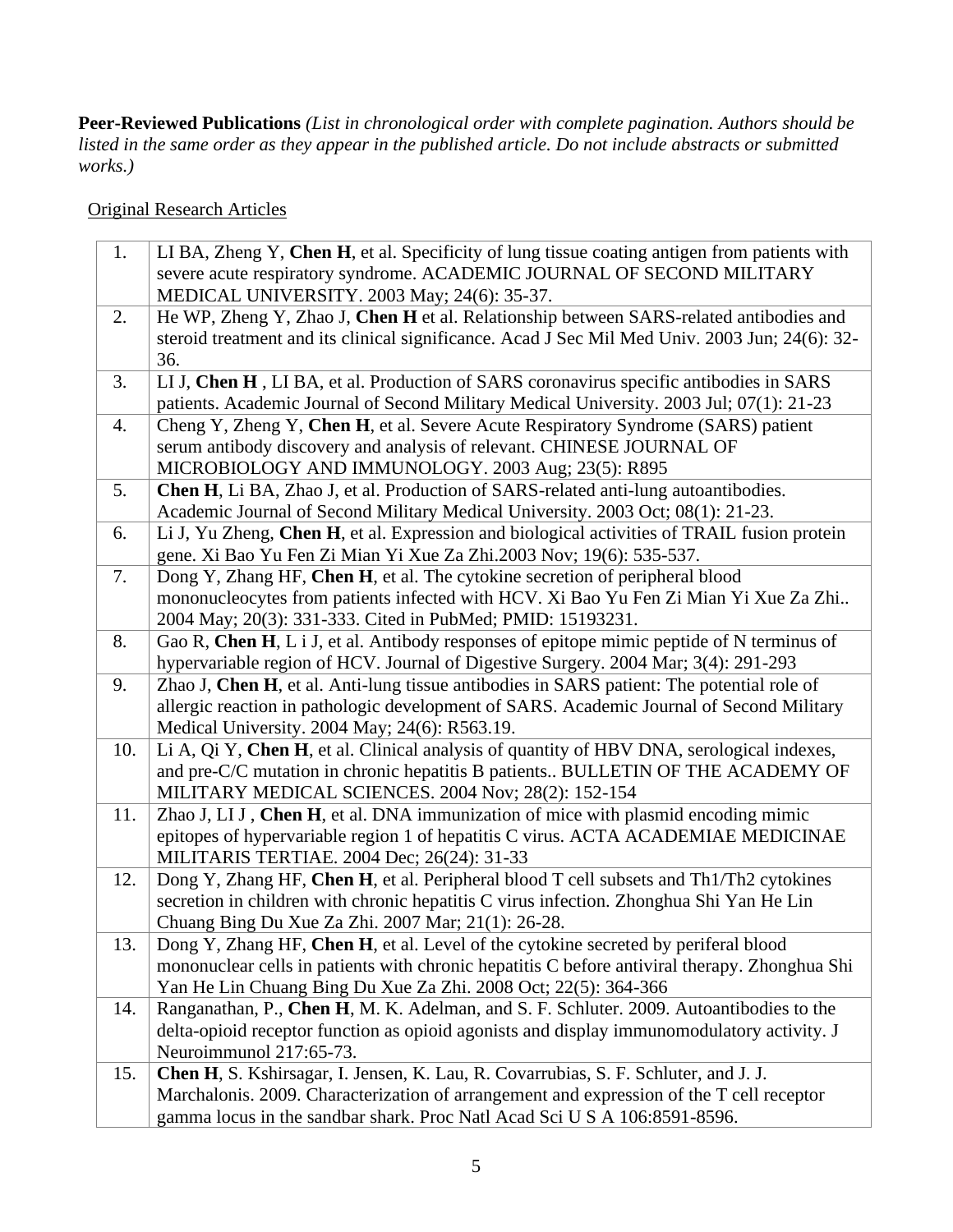| 16. | <b>Chen H</b> , S. Kshirsagar, I. Jensen, K. Lau, C. Simonson, and S. F. Schluter. 2009.                                                   |
|-----|--------------------------------------------------------------------------------------------------------------------------------------------|
|     | Characterization of arrangement and expression of the beta-2 microglobulin locus in the                                                    |
|     | sandbar and nurse shark. Dev Comp Immunol. 2010 Feb; 34(2):189-95.                                                                         |
| 17. | <b>Chen H</b> , Bernstein H, Ranganathan P, Schluter SF. Somatic hypermutation of TCR $\gamma$ V genes                                     |
|     | in the sandbar shark. Dev Comp Immunol. 2012 May; 37(1):176-83. doi:                                                                       |
|     | 10.1016/j.dci.2011.08.018. Epub 2011 Sep 8.                                                                                                |
| 18. | Chen H, Untiveros GM, McKee LAK, Perez J, Li J, et al. (2012) Micro-RNA-195 and -451                                                       |
|     | Regulate the LKB1/AMPK Signaling Axis by Targeting MO25. PLoS ONE 7(7): e41574.                                                            |
|     | doi:10.1371/journal.pone.0041574.                                                                                                          |
| 19. | McKee LA, Chen H <sup>*</sup> , Regan JA, Behunin SM, Walker JW, Walker JS, Konhilas JP.                                                   |
|     | Sexually dimorphic myofilament function and cardiac troponin I phosphospecies distribution                                                 |
|     | in hypertrophic cardiomyopathy mice. Arch Biochem Biophys. 2013 Jul 1; 535(1):39-48.                                                       |
|     | Epub 2013 Jan 23. $*$ co-author                                                                                                            |
| 20. | Perez JN, Chen H <sup>*</sup> , Regan JA, Emert A, Constantopoulos E, Lynn M, Konhilas JP. Effects of                                      |
|     | chemically induced ovarian failure on voluntary wheel-running exercise and cardiac                                                         |
|     | adaptation in mice.Comp Med. 2013 Jun; 63(3):233-43. * Co-author.                                                                          |
| 21. | Chen H, Hyosook Hwang1, Laurel A. McKee1, Jessica N. Perez1, Jessica A. Regan1, Eleni                                                      |
|     | Constantopoulos, Bonnie LaFleur and John P. Konhilas. Temporal and morphological impact                                                    |
|     | of pressure overload in R403Q mutant mice. Front. Physiol.   doi: 10.3389/fphys.2013.00205                                                 |
| 22. | Chen H, Perez JN, , Regan JA, Emert A, Constantopoulos E, Lynn M, Konhilas JP, A                                                           |
|     | method to study the impact of chemically-induced ovarian failure on exercise capacity and                                                  |
|     | cardiac adaptation in mice. J Vis Exp. 2014 Apr 7;(86).                                                                                    |
| 23. | Konhilas JP, Chen H, Luczak E, McKee LA, Regan J, Watson PA, Stauffer BL, Khalpey ZI,                                                      |
|     | Mckinsey TA, Horn T, LaFleur B, Leinwand LA. Diet and sex modify exercise and cardiac                                                      |
|     | adaptation in the mouse. Am J Physiol Heart Circ Physiol. 2015 Jan 15;308(2):H135-45.                                                      |
| 24. | Yulia Lipovka, Hao Chen, Josef Vagner, Theodore J. Price, Tsu-Shuen Tsao and John P.                                                       |
|     | Konhilas. Oestrogen receptors interact with the α-catalytic subunit of AMP-activated protein<br>kinase Biosci Rep. 2015 Oct; 35(5): e00264 |
| 25. | Chen H, Arnold S, Klein R, Chambers S, and Zheng WX. Fallopian tube cytology from                                                          |
|     | patients with prophylactive salpingo-oophrectomy. Cancer Cell Int.2016; 16: 78. Published                                                  |
|     | online 2016 Oct 1.                                                                                                                         |
| 26. | Christiane A Danilo, Eleni Constantopoulos, Laurel A McKee, Hao Chen, Jessica A Regan,                                                     |
|     | Yulia Lipovka, Sampo Lahtinen, Lotta K Stenman, Thuy-Vi V Nguyen, Kristian P Doyle,                                                        |
|     | Marvin J Slepian, John Konhilas, Ph.D. Bifidobacterium animalis subsp. lactis 420 mitigates                                                |
|     | the pathological impact of myocardial infarction in the mouse, PLOS biology, Benef                                                         |
|     | Microbes. 2017 Apr 26;8(2):257-269. doi: 10.3920/BM2016.0119. Epub 2017 Apr 14.                                                            |
| 27. | Chen H, Arnold S, Klein R, Chambers S, and Zheng WX. Tubal cytology as a promising                                                         |
|     | tool for ovarian cancer early detection. J Vis Exp. 2017 Jul 25;(125).                                                                     |
| 28. | Li L, Wang X, Park JY, Chen H, Wang Y, Zheng W Hum Pathol. Pathological findings in                                                        |
|     | explanted vaginal mesh.2017 Sep 29. pii: S0046-8177(17)30349-0. doi:                                                                       |
|     | 10.1016/j.humpath.2017.07.020.                                                                                                             |
| 29. | Yiying Wang, Chen H, Miaoqing Zhao, Oluwole Fadare, Wenxin Zheng MD. Primary                                                               |
|     | Ovarian Pregnancy: A case series and analysis. Int J Gynecol Pathol                                                                        |
|     | . 2019 Jan;38(1):85-91. doi: 10.1097/PGP.0000000000000482.                                                                                 |
| 30. | Xu, H., Li, J., Chen, H. and Ghishan, F. K. NHE8 Deficiency Promotes Colitis-Associated                                                    |
|     | Cancer in Mice via Expansion of Lgr5-Expressing Cells. Cell Mol Gastroenterol Hepatol.                                                     |
|     | 2018 Aug 24;7(1):19-31. doi: 10.1016/j.jcmgh.2018.08.005. eCollection 2019.                                                                |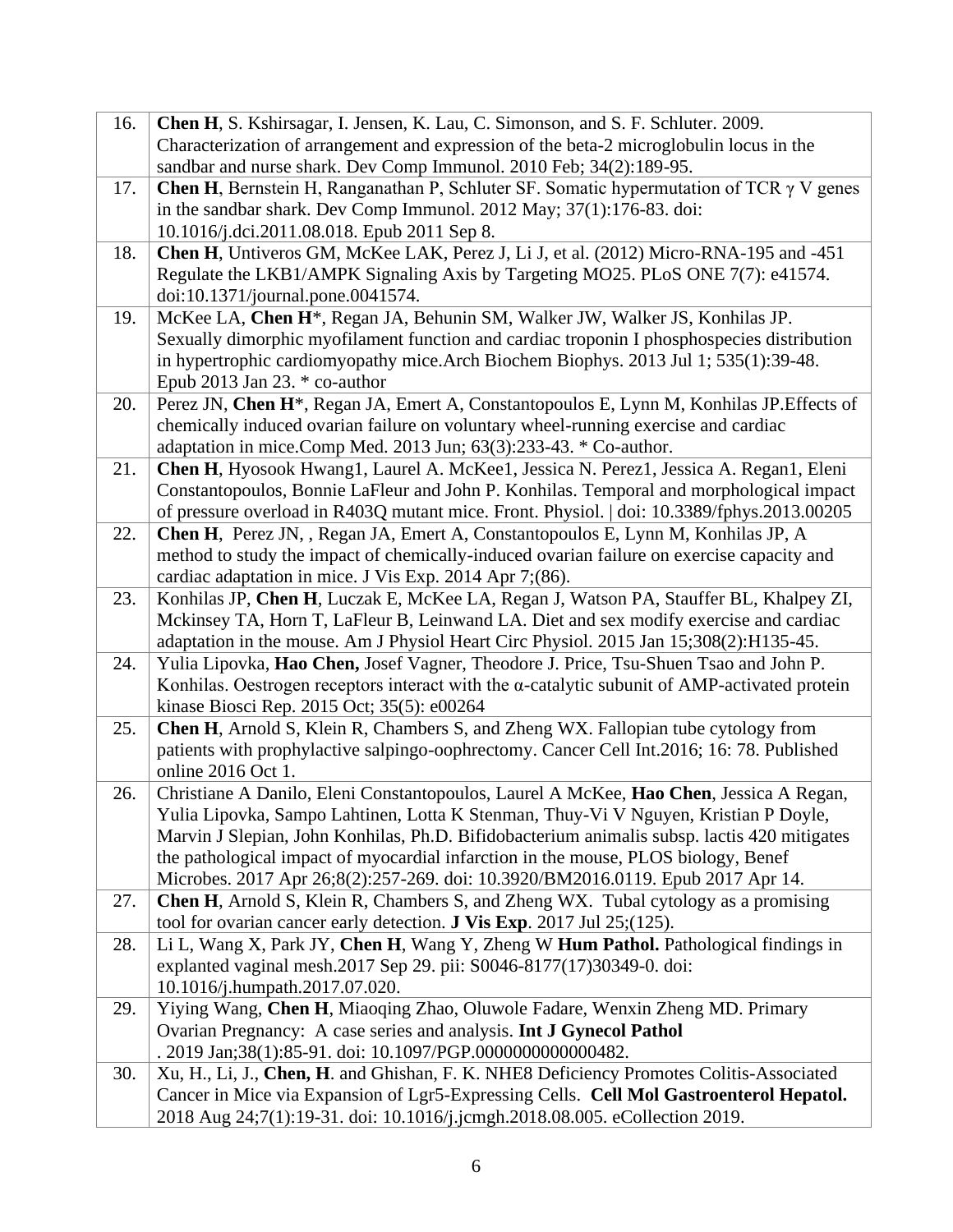| 31. | Lucas E1, Chen H <sup>*</sup> , Molberg K, Castrillon DH, Rivera Colon G, Li L, Hinson S, Thibodeaux                                    |
|-----|-----------------------------------------------------------------------------------------------------------------------------------------|
|     | J, Lea J, Miller DS, Zheng W. Mismatch Repair Protein Expression in Endometrioid                                                        |
|     | Intraepithelial Neoplasia/Atypical Hyperplasia: Should We Screen for Lynch Syndrome in                                                  |
|     | Precancerous Lesions? Int J Gynecol Pathol. . 2019 Nov;38(6):533-542. doi:                                                              |
|     | 10.1097/PGP.0000000000000557. [co-first author]                                                                                         |
| 32. | Chen R, Zhang M, Liu W, Chen H, Cai T, Xiong H, Sheng X, Liu S, Peng J, Wang F, Chen                                                    |
|     | H, Lin W, Xu X, Zheng W, Jiang Q. Estrogen affects the negative feedback loop of PTENP1-                                                |
|     | miR200c to inhibit PTEN expression in the development of endometrioid endometrial                                                       |
|     | carcinoma. Cell Death Dis. 2018 Dec 18;10(1):4. doi: 10.1038/s41419-018-1207-4.                                                         |
| 33. | Wang Y, Chen H <sup>*</sup> , Jiang Q, Luo R, Zhou P, Wang Y, Zhao R, Fadare O, Zheng W.                                                |
|     | Effect of Progestin Usage on the Interpretation of Cervical High-grade Squamous                                                         |
|     | Intraepithelial Lesion. Am J Surg Pathol. 2019 Aug;43(8):1066-1073 [co-first author]                                                    |
| 34. | Rivera-Colon G, Chen H <sup>*</sup> , Niu S, Lucas E, Holloway S, Carrick K, Gwin K, Lea J, Zheng                                       |
|     | W. Cervical Adenocarcinoma: Histopathologic Features from Biopsies to Predict Tumor                                                     |
|     | Behavior. Am J Surg Pathol. 2020 Feb;44(2):247-254. doi:                                                                                |
|     | 10.1097/PAS.0000000000001379. [co-first author]                                                                                         |
| 35. | Hongyi Zhang, Longchao Liu, Jian Zhang, Jiahui Chen, Jianfeng Ye, Sachet Shukla, Jian                                                   |
|     | Qiao, Xiaowei Zhan, Hao Chen, Catherine Wu, and Yang-Xin Fu and Bo Li. Investigation of                                                 |
|     | antigen-specific T cell receptor clusters in human cancers. Clin Cancer Res                                                             |
|     | . 2020 Mar 15;26(6):1359-1371. doi: 10.1158/1078-0432.CCR-19-3249.                                                                      |
| 36. | T. Pham, B. Banerjee, B. Cromey, S. Mehravar, B. Skovan, H. Chen, and K. Kieu, Feasibility                                              |
|     | of multimodal multiphoton microscopy to facilitate surgical margin assessment in pancreatic                                             |
|     | cancer, Appl. Opt. 59, G1-G7 (2020).                                                                                                    |
| 37. | John P. Konhilas, Jessica N Sanchez, Jessica Regan, Eleni Constantopoulos, Marissa Anne                                                 |
|     | Pier, Danielle Cannon, Rinku Skaria, Laurel A. Mckee, Hao Chen, Yulia Lipovka, Dennis P                                                 |
|     | Pollow, Heddwen L Brooks. Using 4-vinylcyclohexene diepoxide as a model of menopause                                                    |
|     | for cardiovascular disease, Am J Physiol Heart Circ Physiol. 2020 Jun 1;318(6):H1461-                                                   |
|     | H1473. doi: 10.1152/ajpheart.00555.2019. Epub 2020 May 8.                                                                               |
| 38. | Hao Chen 1, Kyle Molberg 1, Amanda L Strickland 1, Diego H Castrillon 1 2 3, Kelley                                                     |
|     | Carrick 1, Qingping Jiang 4, Shuang Niu 1, Glorimar Rivera-Colon 1, Katja Gwin 1, Stacy                                                 |
|     | Hinson 1, Jayanthi Lea 2 3, David S Miller 2 3, Wenxin Zheng 1 2 3, Elena Lucas 1 3. PD-L1                                              |
|     | Expression and CD8+ Tumor-infiltrating Lymphocytes in Different Types of Tubo-Ovarian                                                   |
|     | Carcinoma and Their Prognostic Value in High-grade Serous Carcinoma                                                                     |
|     | Am J Surg Pathol 2020 May 6. doi: 10.1097                                                                                               |
| 39. | Chen, Hao MD, PhD*; Lucas, Elena MD*; Strickland, Amanda L. MD*; Carrick, Kelley                                                        |
|     | MD*; Gwin, Katja MD, PhD*; Castrillon, Diego H. MD, PhD*,†,‡; Rivera-Colon, Glorimar                                                    |
|     | MD*; Niu, Shuang MD*; Molberg, Kyle H. MD*; Zheng, Wenxin MD. Specific Biomarker                                                        |
|     | Expression Patterns in the Diagnosis of Residual and Recurrent Endometrial Precancers After<br>Progestin Treatment A Longitudinal Study |
|     | Am J Surg Pathol 2020: 2020 Oct;44(10):1429-1439. doi: 0.1097/PAS.0000000000001537.                                                     |
| 40. | Zhou F, Zhang X, Chen H, Zheng W. Dedifferentiated Endometrioid Carcinomas with                                                         |
|     | Neuroendocrine Differentiation: A Clinicopathological and Immunohistochemical Study of                                                  |
|     | Three Cases. Cancer Manag Res. 2020 Nov 13;12:11623-11629. doi:                                                                         |
|     | 10.2147/CMAR.S279888. eCollection 2020.                                                                                                 |
| 41. | Glorimar Rivera-Colon M, Hao Chen, MD^, Kyle Molberg, MD, Shuang Niu, MD, PhD,                                                          |
|     | Amanda L. Strickland, MD, Diego H. Castrillon, MD, PhD, Kelley Carrick, MD, Katja                                                       |
|     | Gwin, MD, Jayanthi Lea, MD, Wenxin Zheng, MD, Elena Lucas: PD-L1 expression in                                                          |
|     |                                                                                                                                         |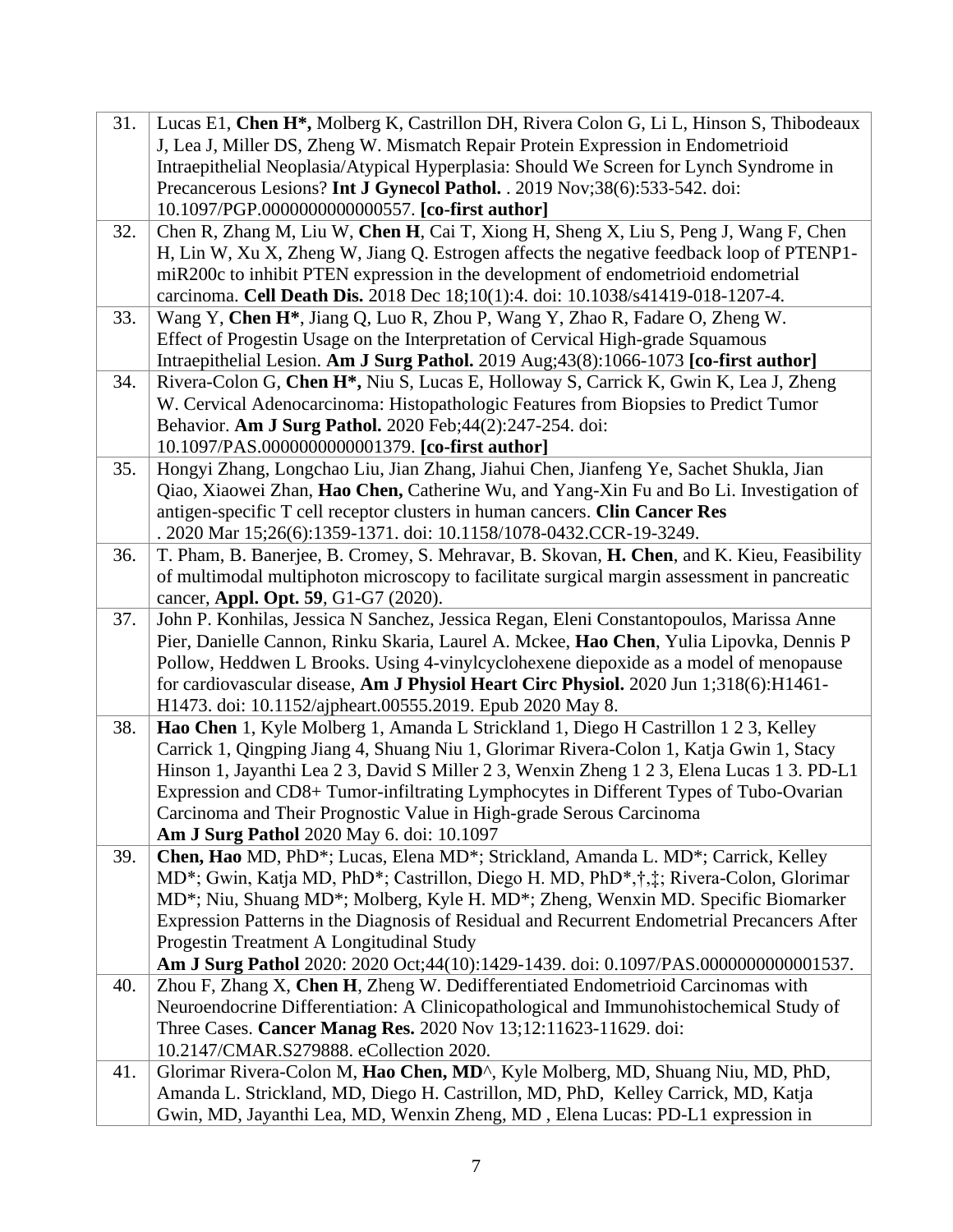|     | endocervical adenocarcinoma: Correlation with patterns of tumor invasion, CD8+ tumor-                |
|-----|------------------------------------------------------------------------------------------------------|
|     | infiltrating lymphocytes, and clinical outcomes. Am J Surg Pathol                                    |
|     | . 2021 Jun 1;45(6):742-752. doi: 10.1097/PAS.0000000000001633. (Co-first author)                     |
| 42. | Mitzi Aguilar1†, He Zhang2†, Musi Zhang1, Brandi Cantarell3, Subhransu S. Sahoo1, Hao-               |
|     | Dong Li1, Ileana C. Cuevas1, Jayanthi Lea4,5, David S. Miller4,5, Hao Chen1, Wenxin                  |
|     | Zheng1,4,5, Jeffrey Gagan1,4, Elena Lucas1,4, Diego H. Castrillon1,4,5*. Serial genomic              |
|     | analysis of endometrium supports the existence of histologically indistinct endometrial cancer       |
|     | precursors. J Pathol. 2021 May;254(1):20-30. doi: 10.1002/path.5628. Epub 2021 Mar 9.                |
| 43. | Shuang Niu 1 2, Glorimar Rivera Colon 1 2, Kyle Molberg 1 2, Hao Chen 1 2, Kelley                    |
|     | Carrick 1 2, Shirley Yan 1, Venetia Sarode 1, Elena Lucas 1 2 3 Significance of Oil-Red-O            |
|     | positive Macrophages in Bronchoalveolar Lavage in Diagnosing E-cigarettes or Vaping                  |
|     | Product Use-associated Lung Injury: A Case Series" Diagn Cytopathol. 2021 Apr 26. doi:               |
|     | 10.1002/dc.24760. Online ahead of print.                                                             |
| 44. | Feng Zhou1, Yuezhou Chen2, Amanda Louise Strickland3, Hao Chen4,*, Xiaofei                           |
|     | Zhang1,*Prevalence of genotype-specific human papillomavirus in cytology specimens and               |
|     | cervical biopsies, and its implication in cervical cancer risk stratification: a retrospective study |
|     | of 10647 cases. Journal of Cancer2021; 12(23): 7167-7176. doi: 10.7150/jca.60601 Online              |
|     | ahead of print PMID: 34729118. (Co-Corresponding author)                                             |
|     |                                                                                                      |
| 45. | Feng Zhou, MD1^, Hao Chen, MD2,3^, Meiping Li, MD4^, Amanda Louise Strickland,                       |
|     | MD5, Wenxin Zheng, MD2,3, Xiaofei Zhang, MD1,*The prognostic values of HPV                           |
|     | genotypes and tumor PD-L1 expression in patients with HPV associated endocervical                    |
|     | adenocarcinoma. Am J Surg Pathol. 2021 September 09, - Volume - Issue -doi:                          |
|     | 10.1097/PAS.0000000000001800. Online ahead of print.[co-first author]                                |
|     |                                                                                                      |
| 46. | Mitzi Aguilar*, Hao Chen*, Glorimar Rivera-Colon*, Shuang Niu*, Kelley Carrick*, Katja               |
|     | Gwin*, Ileana C. Cuevas*, Subhransu S. Sahoo*, Hao-Dong Li*, Song Zhangl,†, Wenxin                   |
|     | Zheng*,†, Elena Lucas*, Diego H. Castrillon*,†Reliable identification of endometrial                 |
|     | precancers through combined Pax2, $\beta$ -catenin, and Pten immunohistochemistry. Am J Surg         |
|     | Pathol. 2021. Sep 21. doi: 10.1097/PAS.0000000000001810. Online ahead of print. PMID:                |
|     | 34545858                                                                                             |
| 47. | Sridevi Challa1, Beman R. Khulpateea1, 2, Tulip Nandu1, Cristel V. Camacho1,                         |
|     | Keun W. Ryu1, 4, Hao Chen3, Yan Peng3, Jayanthi S. Lea2, and W. Lee Kraus1, 2,                       |
|     | 5Ribosome ADP-Ribosylation Inhibits Translation and Maintains Proteostasis in Cancers.               |
|     | Cell. 2021 Aug 19;184(17):4531-4546.e26. doi: 10.1016/j.cell.2021.07.005. Epub 2021 Jul              |
|     | 26.                                                                                                  |
| 48. | Minfen Zhang, Hui Chen, Ping Qin, Tonghui Cai, Lingjun Li, Ruichao Chen, Hao Chen,                   |
|     | Amanda Strickland, Shaoyan Liu, Wanrun Lin, Hanzhen Xiong. UPF1 impacts on mTOR                      |
|     | signaling pathway and autophagy in Endometrioid endometrial carcinoma. Aging. 2021 2021              |
|     | Sep 14;13(17):21202-21215. doi: 10.18632/aging.203421. Epub 2021 Sep 14.                             |
| 49. | Qin Liu1, Xin Zhou1, Xiaofei Zhang1, Amanda Louise Strickland2, Wenxin Zheng3, Hao                   |
|     | Chen3,*, Feng Zhou1,*HPV genotype specific and age stratified immediate prevalence of                |
|     | cervical precancers and cancers in women with NILM/hrHPV+: a single center retrospective             |
|     | study of 26228 cases Cancer Manag Res. 2021 Sep 2;13:6869-6877. PMID: 34512026                       |
|     | PMCID: PMC8421554doi: 10.2147/CMAR.S328279. eCollection. (Co-Corresponding                           |
|     | author)                                                                                              |
| 50. | Lili Chen, Elena Lucas, Xiaofei Zhang, Qin Liu, Yalin Zhuang, Wanrun Lin, Hao Chen*,                 |
|     | Feng Zhou*. PD-L1 expression in HPV-independent cervical adenocarcinoma and its                      |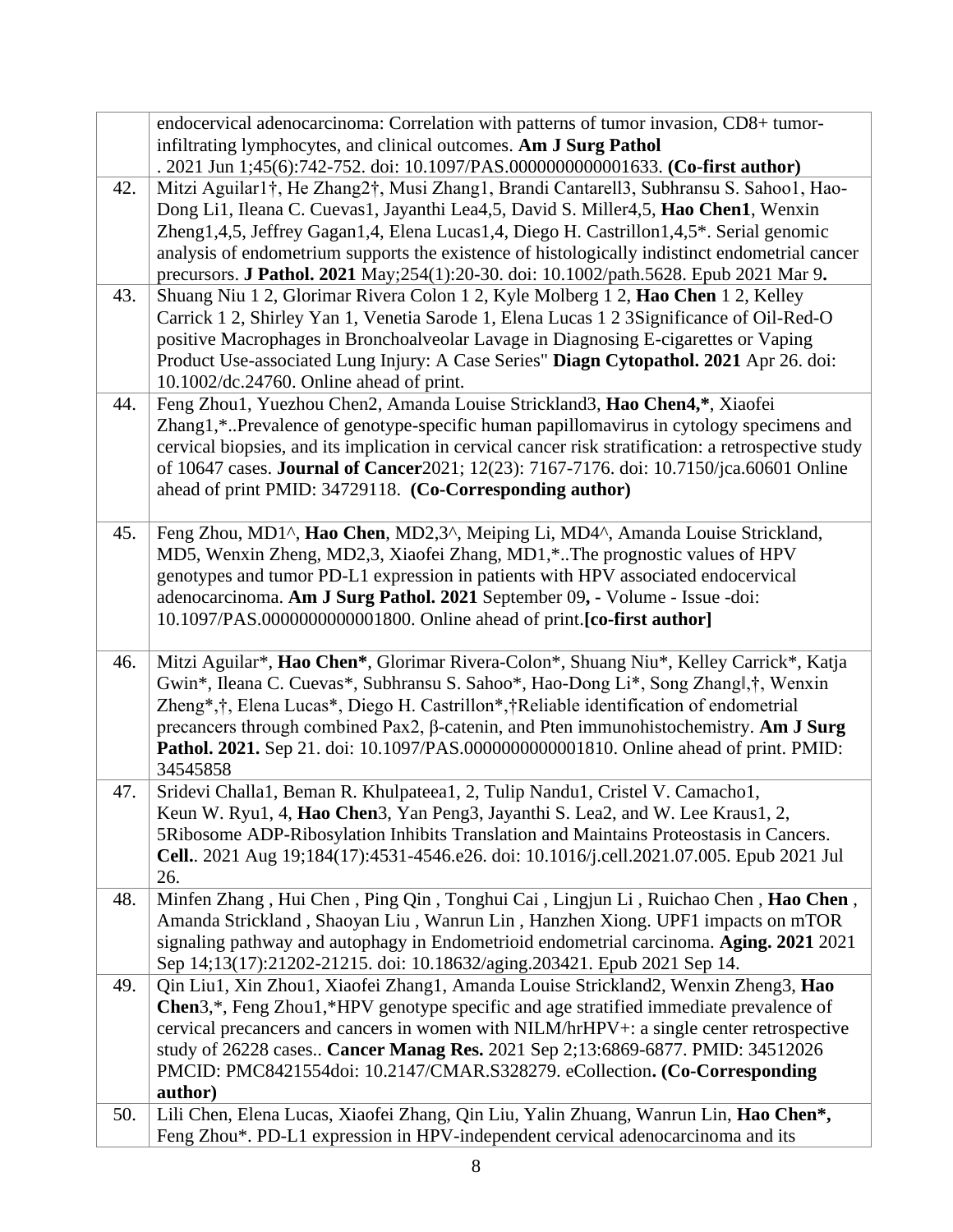|     | prognostic significance. <b>Histopathology</b> . Https://doi.org/10.1111/his.14552 Online ahead of |
|-----|----------------------------------------------------------------------------------------------------|
|     | print. (Co-Corresponding author)                                                                   |
| 51. | Yue Wang 1, Ruby Jean Chang et al. among authors: <b>Hao Chen</b> . Tumoral Morphologic            |
|     | Features From Cervical Biopsies That Are Predictive of a Negligible Risk for Nodal                 |
|     | Metastasis and Tumor Recurrence in Usual-type Cervical Adenocarcinomas: A Multi-                   |
|     | institutional Study. Am J Surg Pathol. 2021 Nov 11. doi: 10.1097/PAS.0000000000001833.             |
|     | PMID: 34753864                                                                                     |

Reviews, Chapters, Monographs and Editorials

| 1. | Chen H, J.P. Konhilas. Probiotic Species on Cardiovascular Disease. . In: Bioactive Food as<br>Dietary Interventions for Cardiovascular Disease. Elsevier, 2013:303-317                                                                                                                            |
|----|----------------------------------------------------------------------------------------------------------------------------------------------------------------------------------------------------------------------------------------------------------------------------------------------------|
| 2. | Hao Chen, Charles Matthew Quick, Oluwole Fadare, and Wenxin Zheng. Chapter 8. Germ<br>Cell Tumors and Mixed Germ Cell Sex Cord-Stromal Tumors of the Ovary. W. Zheng et al.<br>(eds.), Gynecologic and Obstetric Pathology, Volume 2. Springer, Singapore. ISBN 978-981-<br>13-3018-6              |
| 3. | <b>Chen H, W Zheng. Chapter 8. Endometrial premalignant lesions. Yee Khong, Annie NY</b><br>Cheung, Wenxin Zheng (eds.), Diagnostic endometrial pathology (second edition). CRC<br>Press. ISBN 9781138626416                                                                                       |
| 4. | <b>Chen H, W Zheng. Chapter 9. Endometrial malignant lesions. Yee Khong, Annie NY</b><br>Cheung, Wenxin Zheng (eds.), Diagnostic endometrial pathology (second edition). CRC<br>Press. ISBN 9781138626416                                                                                          |
| 5. | Chang R, Chen H. Disordered proliferative. PathologyOutlines.com website.<br>https://www.pathologyoutlines.com/topic/uterusdisorderedproliferative.html. 2021.<br>(corresponding author)                                                                                                           |
| 6. | Sorelle N, Chang R, Chen H. Ectopic / tubal pregnancy. PathologyOutlines.com website.<br>https://www.pathologyoutlines.com/topic/fallopiantubesectopicpregnancy0.html. (corresponding<br>author)                                                                                                   |
| 7. | Chen H, Guo D, et al. Chapter 17. Precursor lesions of endometrial cancer. W. Zheng et al.<br>(eds.), Gynecologic and Obstetric Pathology (2nd edition, Chinese version) Science Press Beijing,<br>Springer.                                                                                       |
| 8. | Chen H, Amanda L. Strickland, Diego Castrillon. Histopathologic diagnosis of endometrial<br>precancers: updates and future directions. Seminars in Diagnostic Pathology, 2021. Accepted.<br>Pending PMID.                                                                                          |
| 9. | Chang RJ, Rivera-Colon G, Chen H, Niu S, Carrick K, Lucas E, Gwin K, Zheng W. Navigating<br>through perplex morphologic changes after exogenous hormone usage. Semin Diagn Pathol.<br>2021 Oct 28:S0740-2570(21)00075-7. doi: 10.1053/j.semdp.2021.10.001. Epub ahead of print.<br>PMID: 34782217. |

# Books/Textbooks

| $\overline{\phantom{a}}$ |  |
|--------------------------|--|

# Case Reports

| $\Box$ Chan O <sup>1</sup> , Chen H <sup>2</sup> , Krishnadasan R <sup>3</sup> , Anwer F <sup>3</sup> . Case of relentless chronic phase of chronic |
|-----------------------------------------------------------------------------------------------------------------------------------------------------|
| myeloid leukaemia. BMJ Case Rep. 2016 Jun 22;2016.                                                                                                  |